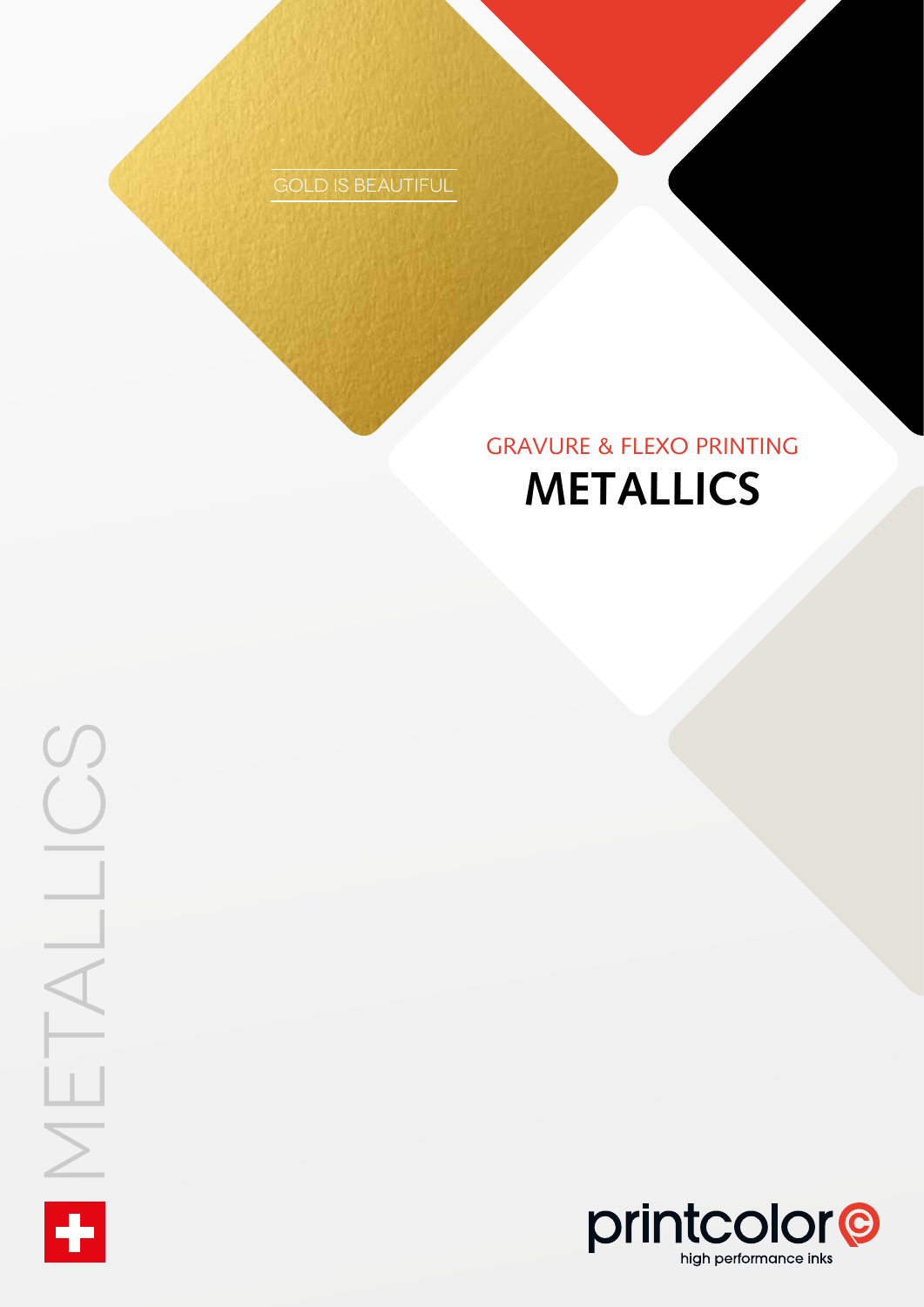

# Brilliant metallics for FULL SURFACES AND FINE DETAILS

Printcolor's unique gold and silver printing inks Series 4110 allow you to achieve brilliant metallic effects on the most varied substrates. The solventbased inks are incredibly easy to process and are perfect for printing everything from full surfaces to the finest details. The metallic colors also impress with high bond strengths when laminated.

The printed inks are highly crease-resistant and, depending on the substrate and process used, seal resistant up to a temperature of approx. 160 °C.

The bright and pure gold effect is based on high quality bronze pigments and wins out over conventional gold color imitations thanks to a beautiful metallic effect comparable with real gold. In addition, varying color concentrates allow them to be individually adjusted on site. The ink series meets European Printing Ink Association (EuPIA) standards regarding the use of printing inks in the production of food packaging. The formulation does not include any raw materials featured in the EuPIA's Exclusion Policy.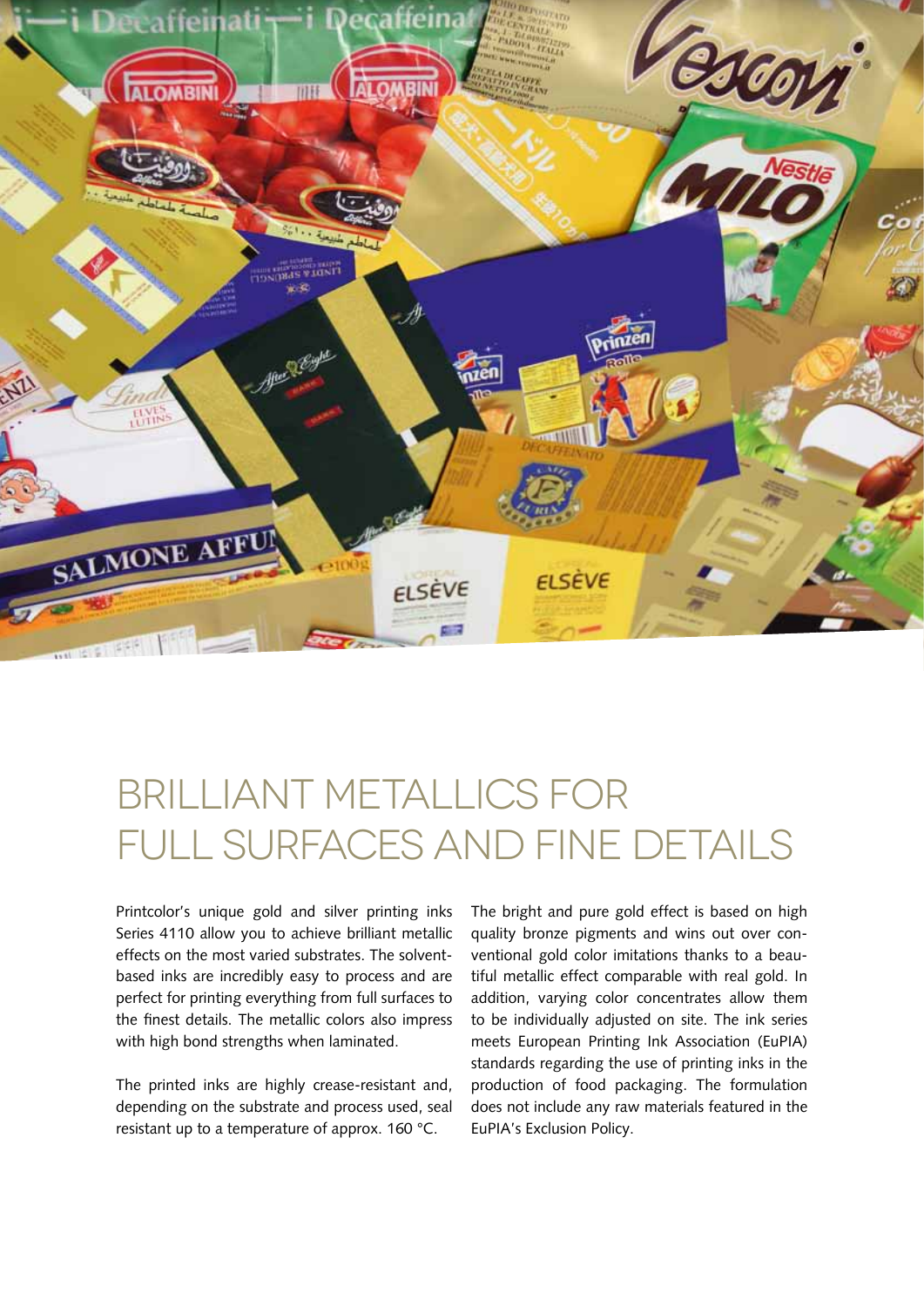## TECHNICAI DATA

## SUBSTRATES

- $\blacksquare$  PFT
- OPP
- **Polyamide**
- **Paper**

### Product Range

#### **Pure gold and silver color shades**

- Series 4110-11000 Rich Pale Gold
- Series 4110-31000 Pale Gold
- Series 4110-61000 Rich Gold
- Series 4110-91000 Silver

#### **Suitable laminating adhesives for high bond strenghts**

- Solvent-free laminating adhesives
- Solvent-based laminating adhesives
- **Water-based laminating adhesives**

#### **AUXILIARIES**

- **Thinner** Ethanol : ethyl acetate (mixing ratio 8:2)
- **Accelerator** Increase mixing ratio of ethyl acetate
- **Retarder** Ethoxypropanol / methoxypropanol (as Dowanol PM<sup>™</sup>)

### **CHARACTERISTICS**

- Very clear and pure gold effect in reverse printing
- Outstanding printability, almost identical to conventional yellow printing ink
- Low solvent retention and very little settling of metal pigments

#### **PROCESSING**

- Gravure printing 15-18" DIN / 4 mm, 20°C
- Flexo printing 20-35<sup>\*</sup> DIN / 4 mm, 20<sup>°</sup>C (hardly any ink buildup on flexo printing clichés)

## Health, Safety & Environment (HSE)

Series 4110 meets non direct food contact packaging regulations:

**EuPIA** Guidline on Printing Inks applied to the non-food contact surface of food packaging materials and articles ■ **EuPIA** Exclusion Policy for Printing Inks and Related Products

Series 4110 does not contain:

- **Toluol**
- **Methyl ethyl ketone (MEK)**
- **BADGE, BFDGE & NOGE**

## Special Features & Tips

- **Solvent recovery** A mono-solvent setting is available for solvent recovery installations.
- **Storage** The products can be stored for up to six months in the sealed original container.
- **Press return** Press return can be reused when stored properly.
- Seal **Heat sealable up to approx. 160 °C**, depending on the substrate and sealing method.
- Cellophane XS
- Aluminum (laquered)
- PVC (Series 4120)
- **n** Others

#### **Concentrates for individual color shades**

- Series 4110-11001 Yellow Concentrate
- Series 4110-31001 Red Concentrate
- Series 4110-01000 Medium